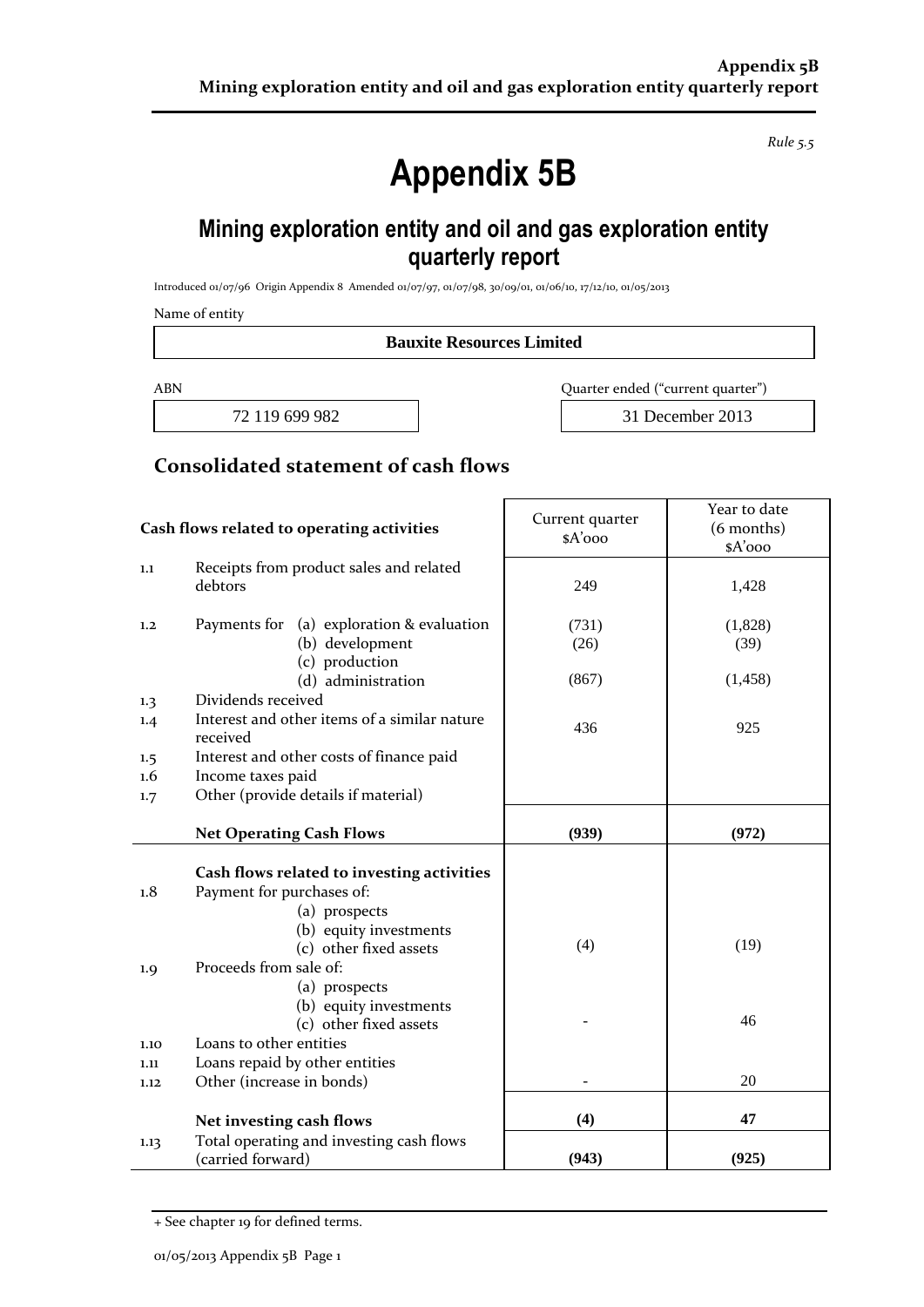#### **Appendix 5B Mining exploration entity and oil and gas exploration entity quarterly report**

| 1.13 | Total operating and investing cash flows      |        |         |
|------|-----------------------------------------------|--------|---------|
|      | (brought forward)                             | (943)  | (925)   |
|      |                                               |        |         |
|      | Cash flows related to financing activities    |        |         |
|      |                                               |        |         |
| 1.14 | Proceeds from issues of shares, options, etc. |        | (221)   |
| 1.15 | Proceeds from sale of forfeited shares        |        |         |
| 1.16 | Proceeds from borrowings                      |        |         |
| 1.17 | Repayment of borrowings                       |        |         |
| 1.18 | Dividends paid                                |        |         |
| 1.19 | Other (provide details if material)           |        |         |
|      | Net financing cash flows                      |        | (221)   |
|      |                                               |        |         |
|      | Net increase (decrease) in cash held          | (943)  | (1,146) |
|      |                                               |        |         |
| 1.20 | Cash at beginning of quarter/year to date     | 43,678 | 43,881  |
| 1.21 | Exchange rate adjustments to item 1.20        |        |         |
| 1.22 | Cash at end of quarter                        | 42,735 | 42,735  |

#### **Payments to directors of the entity, associates of the directors, related entities of the entity and associates of the related entities**

|      |                                                                  | Current quarter<br>$A'$ ooo |
|------|------------------------------------------------------------------|-----------------------------|
| 1.23 | Aggregate amount of payments to the parties included in item 1.2 | 250                         |
| 1.24 | Aggregate amount of loans to the parties included in item 1.10   |                             |
|      |                                                                  |                             |

#### 1.25 Explanation necessary for an understanding of the transactions Item 1.23 includes aggregate amounts paid to directors including salary, director's fees and consulting fees.

#### **Non-cash financing and investing activities**

2.1 Details of financing and investing transactions which have had a material effect on consolidated assets and liabilities but did not involve cash flows

2.2 Details of outlays made by other entities to establish or increase their share in projects in which the reporting entity has an interest

<sup>+</sup> See chapter 19 for defined terms.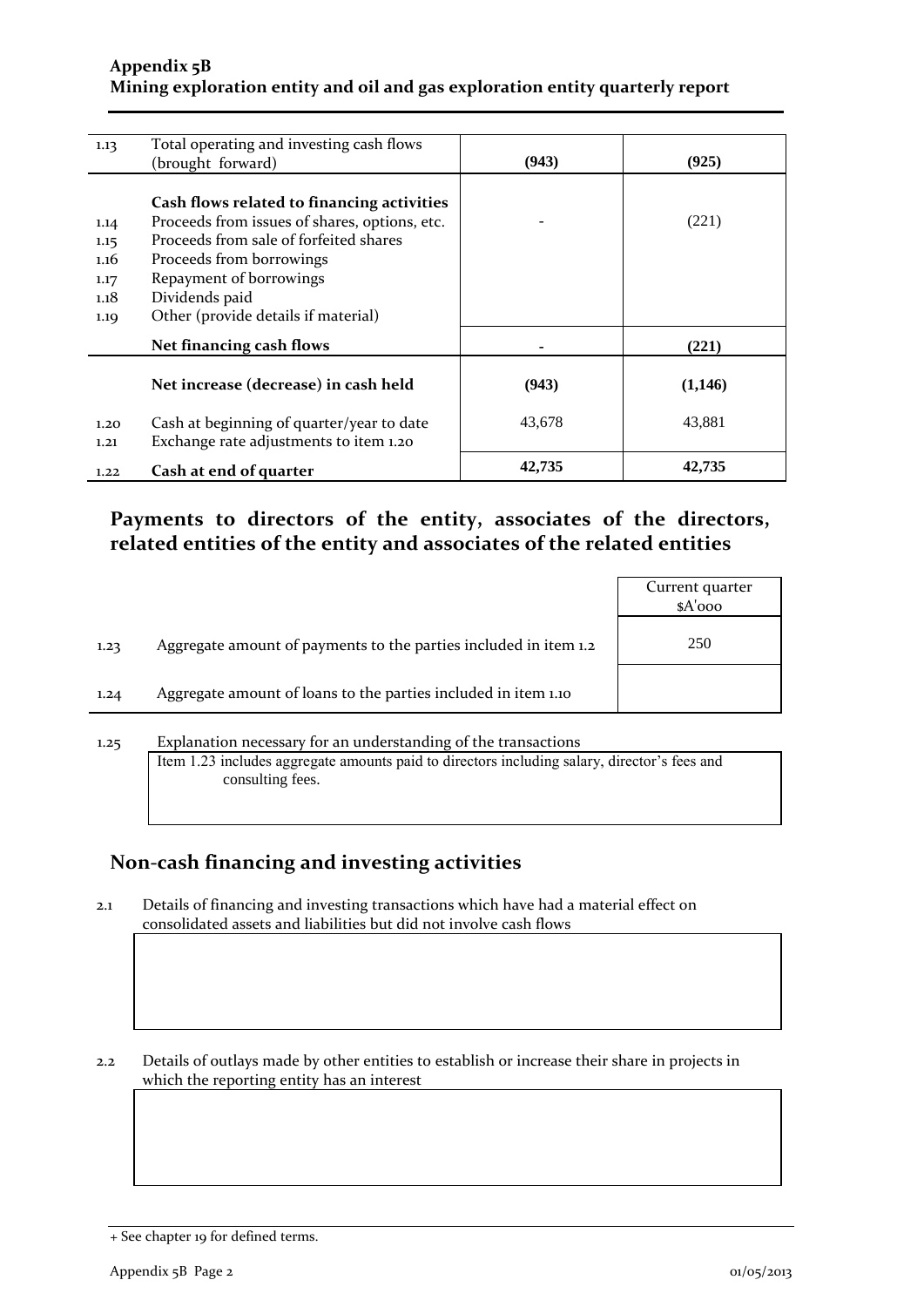#### **Financing facilities available**

*Add notes as necessary for an understanding of the position.*

|     |                             | Amount available<br>$A'$ 000 | Amount used<br>$A'$ 000 |
|-----|-----------------------------|------------------------------|-------------------------|
| 3.1 | Loan facilities             |                              |                         |
| 3.2 | Credit standby arrangements |                              |                         |

### **Estimated cash outflows for next quarter**

|     |                            | \$A'ooo |
|-----|----------------------------|---------|
| 4.1 | Exploration and evaluation | 1,152   |
| 4.2 | Development                | 43      |
| 4.3 | Production                 | -       |
| 4.4 | Administration             | 696     |
|     | <b>Total</b>               | 1,891   |

## **Reconciliation of cash**

| Reconciliation of cash at the end of the quarter (as<br>shown in the consolidated statement of cash flows)<br>to the related items in the accounts is as follows. |                                           | Current quarter<br>$A'$ 000 | Previous quarter<br>$A'$ 000 |
|-------------------------------------------------------------------------------------------------------------------------------------------------------------------|-------------------------------------------|-----------------------------|------------------------------|
| 5.1                                                                                                                                                               | Cash on hand and at bank                  | 1,234                       | 1,027                        |
| 5.2                                                                                                                                                               | Deposits at call                          | 41,501                      | 42,651                       |
| 5.3                                                                                                                                                               | Bank overdraft                            |                             | -                            |
| 5.4                                                                                                                                                               | Other (provide details)                   |                             |                              |
|                                                                                                                                                                   | Total: cash at end of quarter (item 1.22) | 42,735                      | 43,678                       |

<sup>+</sup> See chapter 19 for defined terms.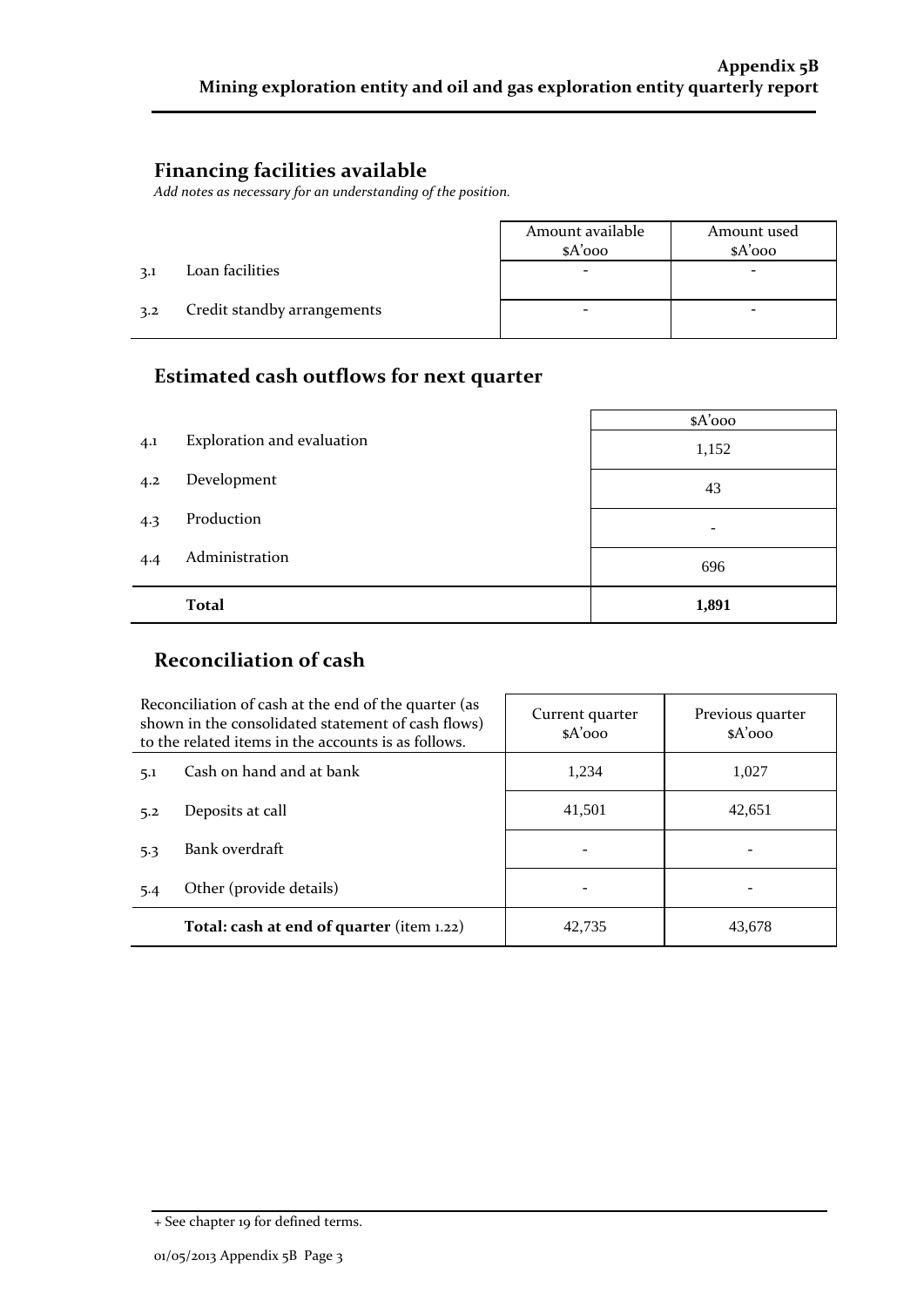#### **Changes in interests in mining tenements and petroleum tenements**

|     |                               | Tenement      | Nature of  | Interest at     | Interest at     |
|-----|-------------------------------|---------------|------------|-----------------|-----------------|
|     |                               | reference and | interest   |                 | end of          |
|     |                               |               |            | beginning of    |                 |
|     |                               | location      | (note (2)) | quarter         | quarter         |
| 6.1 | Interests in mining tenements | Darling Range |            |                 |                 |
|     | and petroleum tenements       | <b>WA</b>     |            |                 |                 |
|     | relinquished, reduced or      | E70/4262      |            | 30%             | Nil             |
|     | lapsed                        | E70/3706      |            | 30%             | Nil             |
|     |                               | E70/3657      |            | 30%             | N <sub>il</sub> |
|     |                               | E70/3655      |            | 30%             | Nil             |
|     |                               | E70/3642      |            | 30%             | N <sub>il</sub> |
|     |                               | E70/3632      |            | 30%             | N <sub>il</sub> |
|     |                               | E70/3313      |            | 30%             | N <sub>il</sub> |
|     |                               | E70/3565      |            | 30%             | 30%             |
|     |                               | E70/3572      |            | 30%             | 30%             |
|     |                               | E70/3573      |            | 30%             | 30%             |
|     |                               | E70/3574      |            | 30%             | 30%             |
|     |                               | E70/3624      |            | 30%             | 30%             |
|     |                               | E70/3643      |            | 30%             | 30%             |
|     |                               | E70/3644      |            | 30%             | 30%             |
|     |                               | E70/3832      |            | 30%             | 30%             |
| 6.2 | Interests in mining tenements | Darling Range |            |                 |                 |
|     | and petroleum tenements       | <b>WA</b>     |            |                 |                 |
|     |                               | E70/3487      |            | N <sub>il</sub> | 30%             |
|     | acquired or increased         |               |            |                 |                 |
|     |                               | E70/3488      |            | Nil             | 30%             |
|     |                               | E70/3835      |            | Nil             | 30%             |

#### **Issued and quoted securities at end of current quarter**

*Description includes rate of interest and any redemption or conversion rights together with prices and dates.*

|     |                         | Total number | Number quoted | Issue price per<br>security (see<br>$note$ 3) (cents) | Amount paid up<br>per security (see<br>$note$ 3) (cents) |
|-----|-------------------------|--------------|---------------|-------------------------------------------------------|----------------------------------------------------------|
| 7.1 | Preference              |              |               |                                                       |                                                          |
|     | <sup>+</sup> securities |              |               |                                                       |                                                          |
|     | (description)           |              |               |                                                       |                                                          |
| 7.2 | Changes during          |              |               |                                                       |                                                          |
|     | quarter                 |              |               |                                                       |                                                          |
|     | (a) Increases           |              |               |                                                       |                                                          |
|     | through issues          |              |               |                                                       |                                                          |
|     | (b) Decreases           |              |               |                                                       |                                                          |
|     | through returns         |              |               |                                                       |                                                          |
|     | of capital, buy-        |              |               |                                                       |                                                          |
|     | backs,                  |              |               |                                                       |                                                          |
|     | redemptions             |              |               |                                                       |                                                          |
| 7.3 | +Ordinary               | 231,483,496  | 231,483,496   |                                                       |                                                          |
|     | securities              |              |               |                                                       |                                                          |
|     |                         |              |               |                                                       |                                                          |

<sup>+</sup> See chapter 19 for defined terms.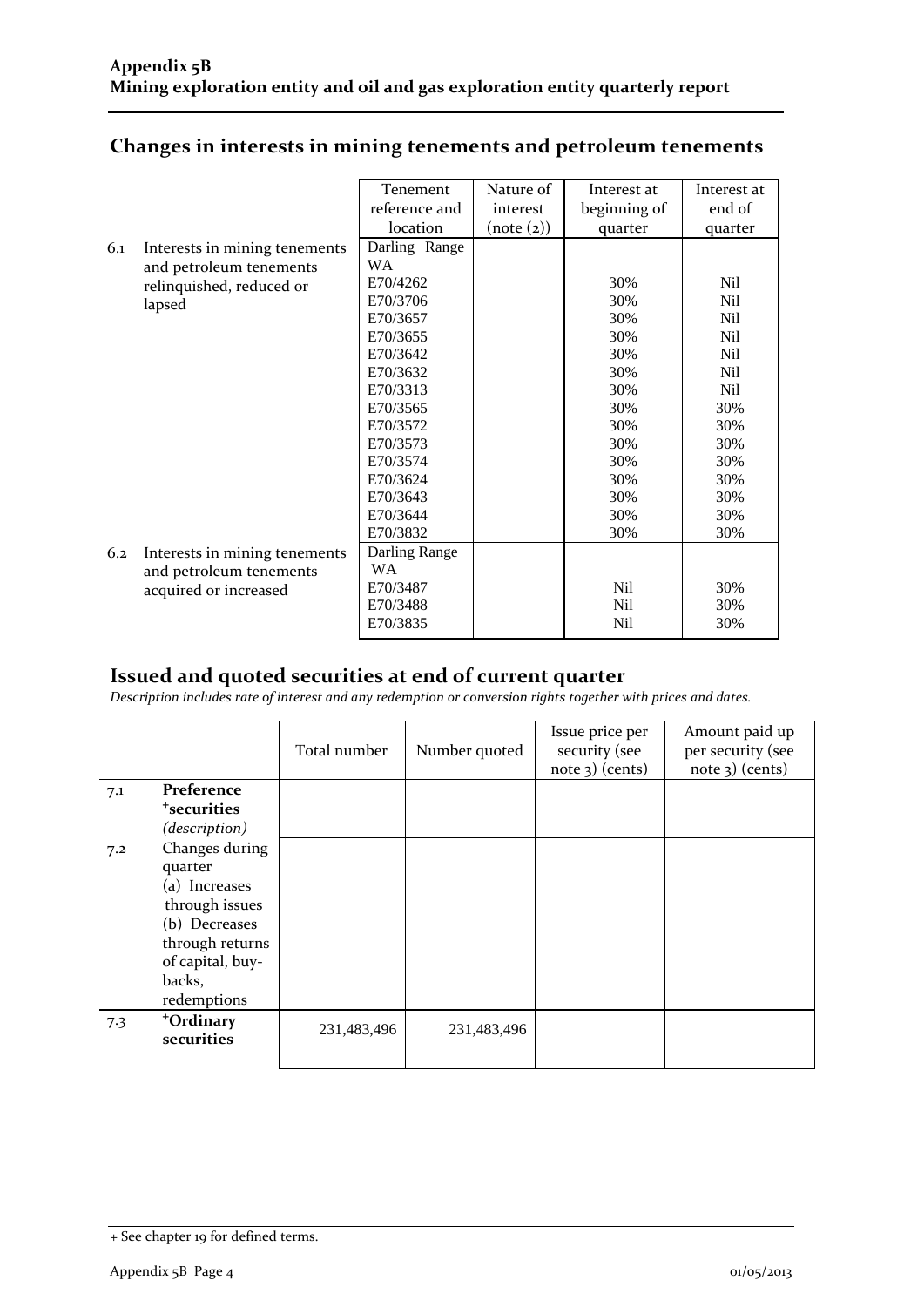| 7.4  | Changes during               |           |                       |                    |
|------|------------------------------|-----------|-----------------------|--------------------|
|      | quarter                      |           |                       |                    |
|      | (a) Increases                |           |                       |                    |
|      | through issues               |           |                       |                    |
|      | (b) Decreases                |           |                       |                    |
|      | through returns              |           |                       |                    |
|      |                              |           |                       |                    |
|      | of capital, buy-             |           |                       |                    |
|      | backs                        |           |                       |                    |
| 7.5  | <sup>+</sup> Convertible     |           |                       |                    |
|      | debt                         |           |                       |                    |
|      | securities                   |           |                       |                    |
|      | (description)                |           |                       |                    |
| 7.6  | Changes during               |           |                       |                    |
|      | quarter                      |           |                       |                    |
|      | (a) Increases                |           |                       |                    |
|      | through issues               |           |                       |                    |
|      | (b) Decreases                |           |                       |                    |
|      |                              |           |                       |                    |
|      | through                      |           |                       |                    |
|      | securities                   |           |                       |                    |
|      | matured,                     |           |                       |                    |
|      | converted                    |           |                       |                    |
| 7.7  | Options                      |           | <b>Exercise Price</b> | <b>Expiry Date</b> |
|      | (description and             | 2,000,000 | 40 cents              | 22/02/2016         |
|      | conversion                   |           |                       |                    |
|      | factor)                      |           |                       |                    |
| 7.8  | Issued during                |           |                       |                    |
|      | quarter                      |           |                       |                    |
| 7.9  | Exercised                    |           |                       |                    |
|      | during quarter               |           |                       |                    |
|      | <b>Expired during</b>        |           |                       |                    |
| 7.10 |                              |           |                       |                    |
|      | quarter<br><b>Debentures</b> |           |                       |                    |
| 7.11 |                              |           |                       |                    |
|      | (totals only)                |           |                       |                    |
| 7.12 | Performance                  |           |                       |                    |
|      | <b>Rights</b> (totals        | 6,500,000 |                       |                    |
|      | only)                        |           |                       |                    |
| 7.13 | <b>Unsecured</b>             |           |                       |                    |
|      | notes (totals                |           |                       |                    |
|      | only)                        |           |                       |                    |
|      |                              |           |                       |                    |

# **Compliance statement**

- 1 This statement has been prepared under accounting policies which comply with accounting standards as defined in the Corporations Act or other standards acceptable to ASX (see note 5).
- 2 This statement does /does not\* *(delete one)* give a true and fair view of the matters disclosed.

<sup>+</sup> See chapter 19 for defined terms.